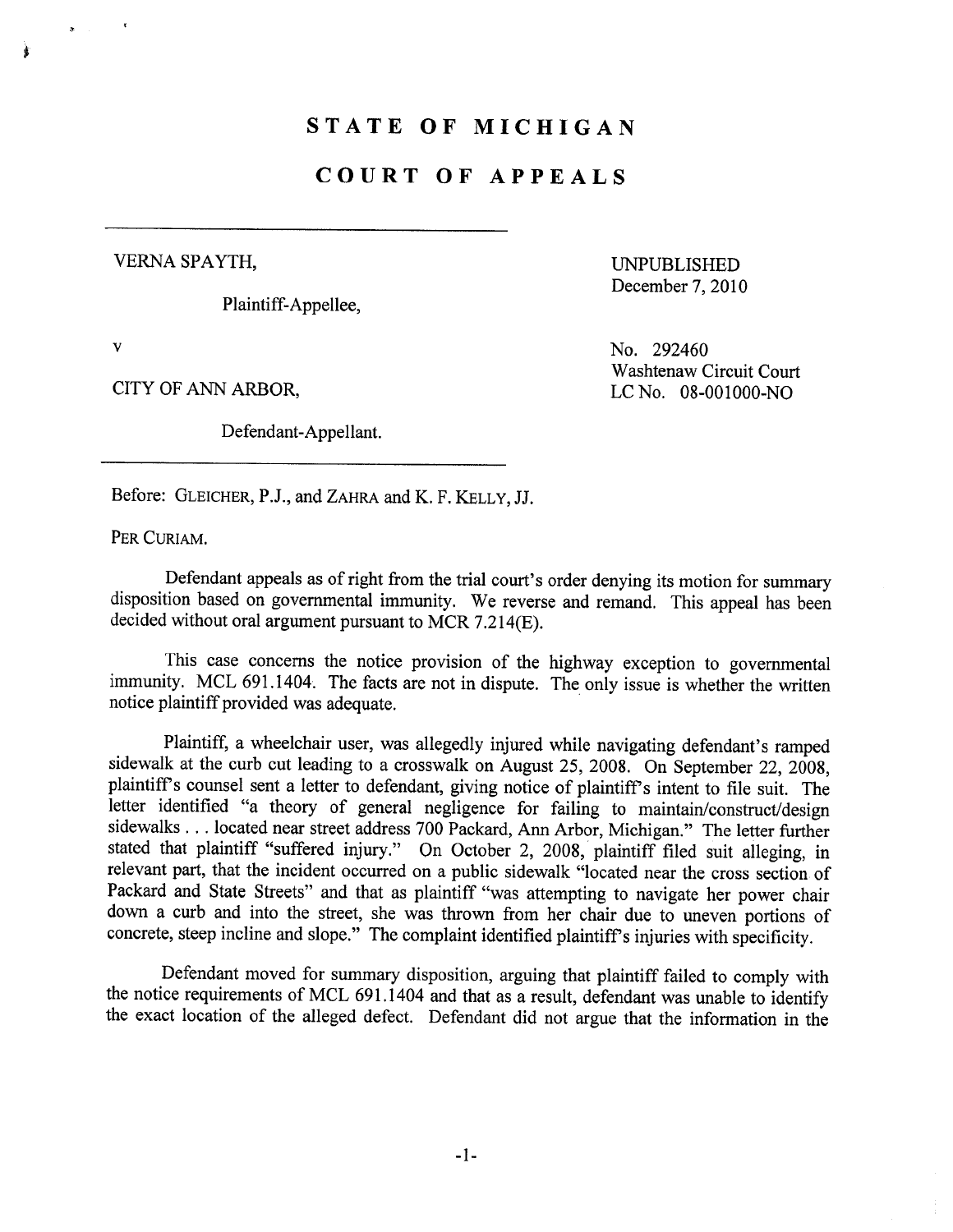complaint could not be combined with that of the letter, but instead asserted that the information was insufficient even when both documents were considered together. In her response brief, plaintiff included two photographs of the site that clarified the location.<sup>1</sup>

The trial court disagreed with defendant's argument. Under Burise v Pontiac, 282 Mich App 646; 766 NW2d 311 (2009), the plaintiff did not have to include all the information in her first notice as long as all the required information was given within the 120-day time limit. The Burise Court found the location of the defect sufficiently identified where it was said to be between two addresses. The trial court found the location given in this case—a steep and uneven ramp near 700 Packard-similarly sufficient.

We review de novo a trial court's decision to grant or deny a motion for summary disposition. Spiek v Dep't of Transp, 456 Mich 331, 337; 572 NW2d 201 (1998). Statutory interpretation is a question of law that is also considered de novo on appeal. Detroit  $\nu$ Ambassador Bridge Co, 481 Mich 29,35; 748 NW2d 221 (2008).

The governmental immunity act, MCL 691.1401 et seq., provides that a governmental agency is immune from tort liability while engaging in a governmental function unless a specific exception applies. MCL 691.1407(1). The highway exception to governmental immunity, MCL 691.1402(1), requires a governental agency to maintain a highway under its jurisdiction in reasonable repair so that it is reasonably safe and convenient for public travel. The definition of "highway" includes sidewalks. MCL 691.1401(e).

To bring a claim under the highway exception, a plaintiff must first provide notice in accordance with MCL 691.1404(1), which provides in relevant part:

As a condition to any recovery for injuries sustained by reason of any defective highway, the injured person, within 120 days from the time the injury occured, except as otherwise provided in subsection (3) shall serve a notice on the governmental agency of the occurrence of the injury and the defect. The notice shall specify the exact location and nature of the defect, the injury sustained and the names of the witnesses known at the time by the claimant. (Emphasis added, J

In Rowland v Washtenaw Co Rd Comm, 477 Mich 197,200; 731 NW2d 41 (2007), our Supreme Court stated that, at least as regards the highway exception to governmental immunity, there must be strict compliance with the conditions and restrictions of the statute. Substantial compliance is not sufficient.  $Id$ .

As noted above, the complaint identified the location of the defect as a public sidewalk "near 700 Packard" and "near the cross section of Packard and State Streets," and that plaintiff

'"

 $\frac{1}{2}$ 

<sup>&</sup>lt;sup>1</sup> These photographs were not supplied within 120 days of the accident, and thus cannot be considered part of plaintiffs original notice. See MCL 691.1404(1).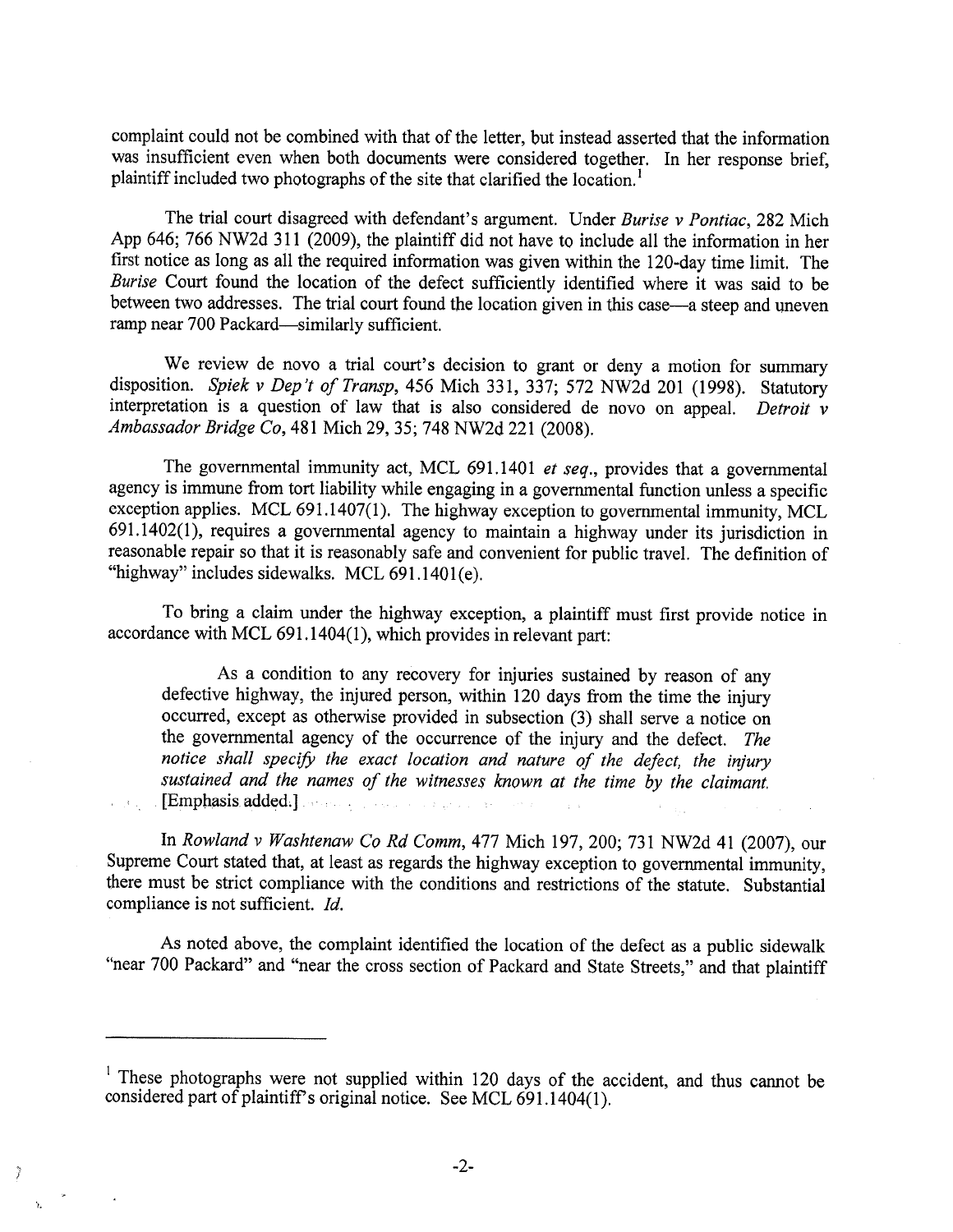was going "down a curb and into the street." The nature of the defect is identified as "uneven portions of concrete, steep incline and slope."

;<br>\$

In Smith v City of Warren, 11 Mich App 449, 451; 161 NW2d 412 (1968), this Court held the location was insufficiently identified by "Thirteen Mile Road and Hoover, near the address of 11480 Thirteen Mile Road" because it failed to specify which of the four corners of the named intersection was involved. In Burise, which the trial court here found analogous, photographs were included with the written description, and the defect was identified as "an extremely deep, wide and long pothole that had been in disrepair." The trial court here erred in comparing the single-address description provided in the present case with the description and photographs provided in Burise; rather, we find Smith is analogous. It would have been simple enough for plaintiff to include a photo with her letter, or a diagram with an "x" on it. Plaintiff's counsel's motion argument that this description was "the best that we can do" is unpersuasive. Plaintiff's later efforts to show and explain where the defect was demonstrates that much more could have been done. The map defendant provides shows that "near 700 Packard" describes a large portion of sidewalk. And plaintiff never stated in her letter or complaint that she was going down the curb-cut ramp. From her description, she could as well have been going over the curb itself.

Finally, the nature of the defect is also inadequate. Uneven concrete is ubiquitous and that allegation by itself does establish the existence of a defective condition making the sidewalk unreasonably dangerous. The steepness of the slope is, as defendant points out, a design issue and not actionable. Hanson v Mecosta Co Rd Comm, 478 Mich 492; 638 NW2d 396 (2002). The trial court erred in holding that plaintiff's notice was sufficient.

We reverse and remand for further proceedings consistent with this opinion. We do not retain jurisdiction.

 $\mathcal{L}_{\mathrm{B}}$ 

**TACLA** 

/s/ Brian K. Zahra /s/ Kirsten Frank Kelly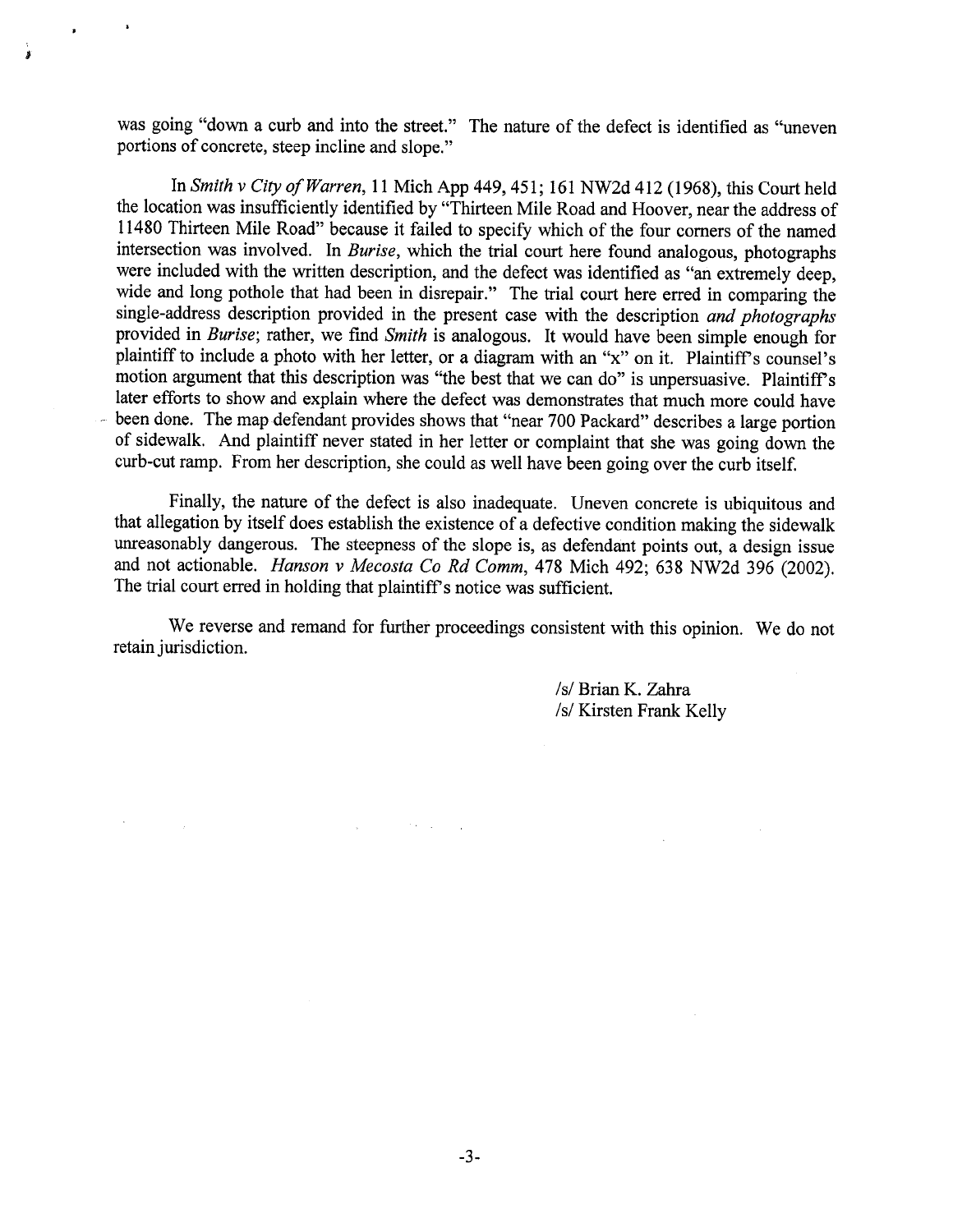### STATE OF MICHIGAN

### COURT OF APPEALS

VERNA SPA YTH, UNPUBLISHED

Plaintiff-Appellee,

December 7, 2010

Defendant-Appellant.

v No. 292460 Washtenaw Circuit Court CITY OF ANN ARBOR, LC No. 08-001000-NO

Before: GLEICHER, P.J., and ZAHRA and K.F. KELLY, JJ.

GLEICHER, P.J. (concurring).

I concur in the result reached by the majority, but write separately to delineate my reasons for doing so.

The statutory notice provision, MCL 691.1404(1) dictates:

As a condition to any recovery for injuries sustained by reason of any defective highway, the injured person, within 120 days from the time the injur occurred, . . . shall serve a notice on the governmental agency of the occurrence of the injury and the defect. The notice shall specify the exact location and nature of the defect, the injury sustained and the names of the witnesses known at the time by the claimant.

In Rowland v Washtenaw Co Rd Comm, 477 Mich 197, 200; 731 NW2d 41 (2007), the Supreme Court emphasized the "plain" natue of the statute's requirement that "notice of the injuries sustained and of the highway defect must be served on the governental agency within 120 days of the injury." This Court subsequently observed that MCL 691.1404(1) "does not delineate the form of the notice or when the proper notice is provided except that it must be within 120 days of the injury and contain the identified information." Burise v Pontiac, 282 Mich App 646, 654; 766 NW2d 311 (2009). The plaintiff in Burise sent the defendant an initial notice omitting the name of a known witness, and later submitted a timely claim form containing more detailed information, including the witness's name.  $Id$ . at 648, 651-652. This Court held that the second claim form sufficed to meet the statutory notice prerequisites, and specifically disregarded the initial, defective notice.  $Id$ . at 654-655.

Here, plaintiff's September 22, 2008 letter notified defendant that plaintiff had suffered an injury on August 25, 2008, due to defendant's failure "to maintain/construct/design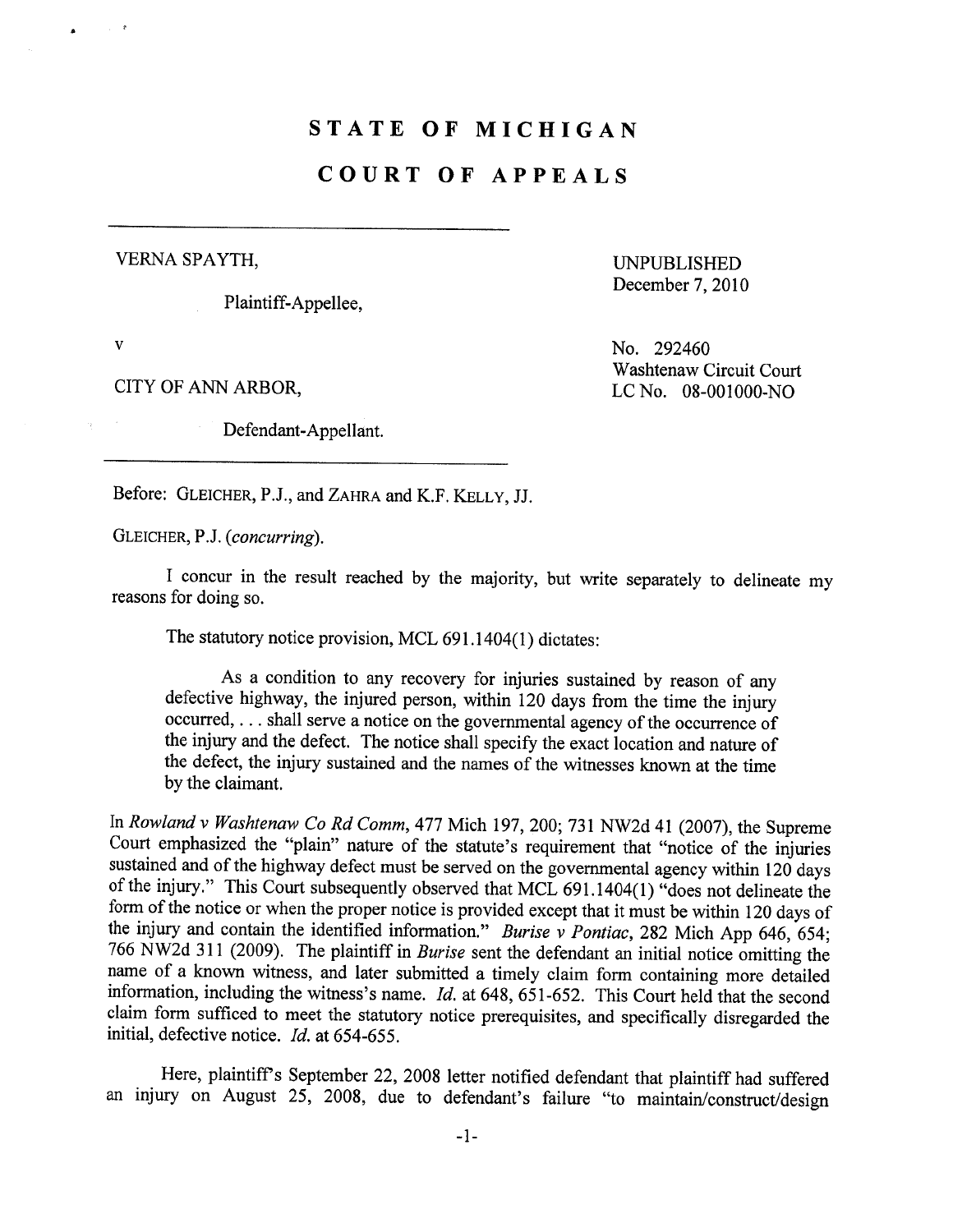sidewalks" "located near street address 700 Packard, Ann Arbor, Michigan." On October 8, 2008, 44 days after the accident, plaintiff fied her complaint in the Washtenaw Circuit Cour. The complaint alleged, in pertinent par:

5. That on August 25, 2008, Plaintiff was traveling on the public sidewalks located within the City of Ann Arbor, specifically, sidewalk located near the cross section of Packard and State Streets.

6. That as Plaintiff was attempting to navigate her power chair down a curb and into the street, she was thrown from her chair due to uneven portions of concrete, steep incline and slope.

In later paragraphs, the complaint specifically described plaintiff's injuries. Neither the complaint nor the September 22, 2008 letter identified any witnesses to plaintiff's fall.

The September 22, 2008 letter does not specifically identify either the location of the sidewalk defect or the natue of the defect. Nevertheless, a sufficiently detailed complaint fied within the 120-day statutory notice period constitutes notice under the statute. See MCL 691.1404(2) ("The notice may be served upon any individual, either personally, or by certified mail, return receipt requested, who may lawfully be served with civil process directed against the governmental agency. . . ."). However, plaintiff's complaint amounts to a defective notice because it likewise fails to "specify the exact location" of the defect and omits mention of any witnesses. MCL 691.1404(1).

I respectfully disagree with the majority's conclusion that plaintiffs complaint inadequately described the nature of the sidewalk defect. The complaint identified the defect as "uneven portions of concrete, steep incline and slope." Regardless whether uneven concrete is "ubiquitous," as the majority finds, plaintiff's depiction of the sidewalk's condition fulfills the statutory mandate by specifying the exact nature of the defect. Ante at 4. But because both of plaintiff's efforts to supply statutory notice fell short of the level set forth in MCL 691.1401(1) in multiple other respects, I concur that the circuit court erred when it denied defendant summary disposition.

/s/ Elizabeth L. Gleicher

 $\mathbf{x} \in \mathbb{R}^{d \times d}$  ,  $\mathbb{R}^{d \times d}$ 

 $\sim$   $\sim$